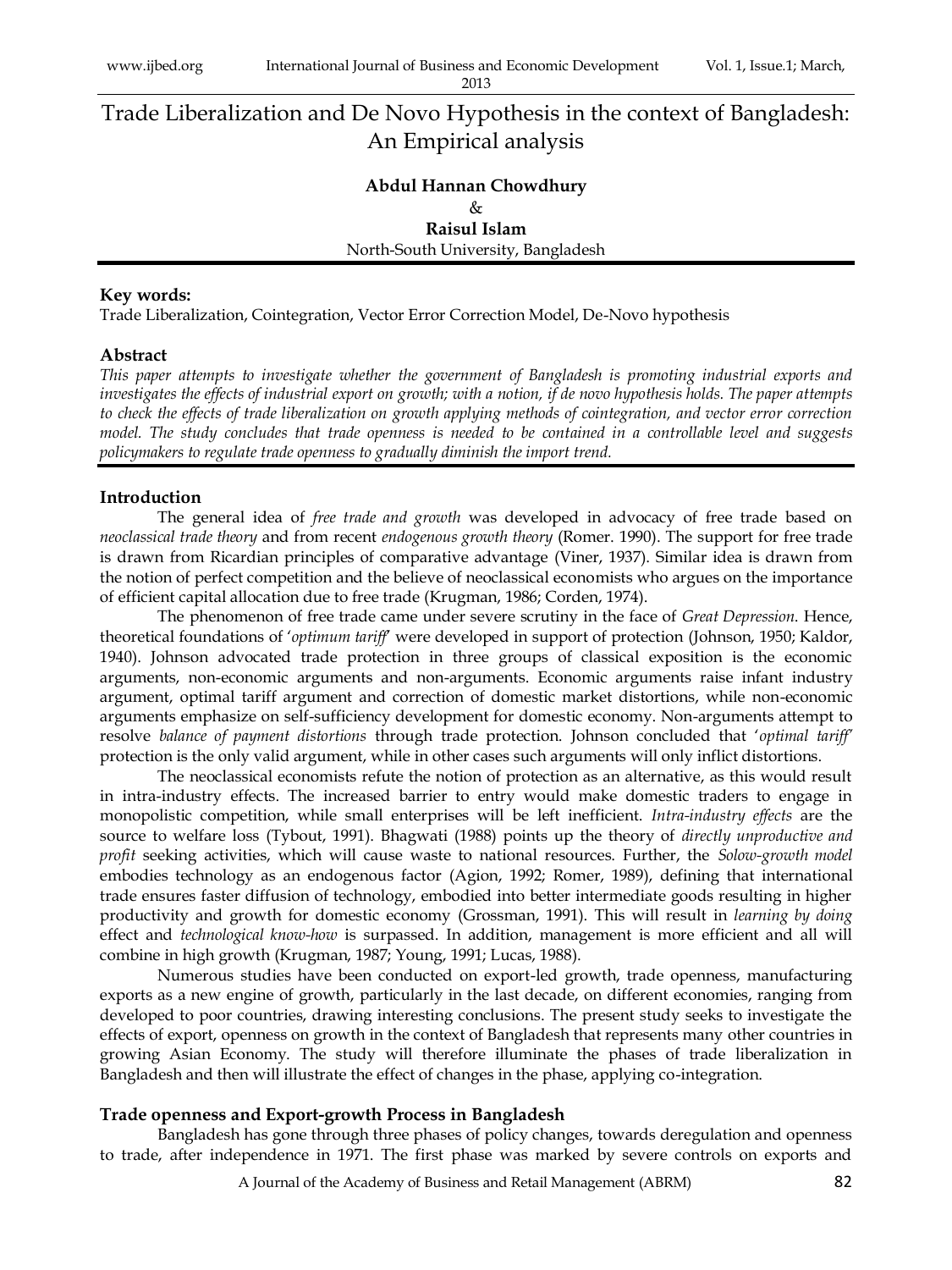| www.ijbed.org | International Journal of Business and Economic Development | Vol. 1, Issue.1; March, |
|---------------|------------------------------------------------------------|-------------------------|
|               | 2013                                                       |                         |

imports (1972-1975), putting the country in a socialist framework. Banking and trade infrastructure was nationalized as an inward-looking, import substitution (IS) approach was adopted. Agricultural inputs and outputs were controlled. Empirical literature suggests that this was appropriate approach for the suggested timeframe (Ahmed 2000). The second phase of denationalization, deregulation and trade liberalization (1976-1990) lacked a good direction to work out the process. Nationalized trade barriers were reduced and a "*free trade*" approach was undertaken. Privatization of industries and banking sector was allowed and price controls over nationalized firms were lifted. Abolishment of state trading was initiated. The third phase of policy shift (1991-2002) was significant as "*trade barriers*" have been removed as a flexible exchange rate regime is adopted. To encourage further reduction of anti-export bias, export processing zones have been established, to co-operate manufacturing exports. These recent policies shifts have moved towards complete privatization of banks, infrastructure and agricultural sector. During this phase, Bangladesh continued to experience rapid trade liberalization that is indicated into the importexport trend ever since.

When the country adopts rigorous trade policy towards openness and promoting exports, large scale capital owners and labor unions are in oppose to liberalization. The cause of opposition may lie in the fact that, increased competition, effect the workers in protected public and private sector, who fail to adjust to the exposed economy with increased productivity. The politicians tend to protect large scale owners, who severely discourage competition and create bias towards exports (Sattar, 2004). The following are literatures in both pros and cons of export promotion, growth and trade liberalization.

#### **Literature Review**

The theoretical literature argues that export expansion increases the investment and capital accumulation in a country. The two-gap model explains that growing export reduces the constraints that prevail in foreign exchange. Such reduction of constraints lead to better accumulation of productive resources, capital goods and intermediate goods (McKinnon, 1964; Bacha, 1984; Cheneray, 1966). Export expansion also increases investement opportunity of a country. Contemporary economists suggest that deposits into domestic and banking system, government cutback and foreign exchange reserve cannot only induce investment. Investment opportunities determine investment rather than savings. The export growth will provide investment opportunities to home country (Sandrum, 1994).

Economic growth may increase export for a country and theories suggest that the relationship of export and economic growth is bi-directional. The effect of better learning and technological development give rise to output. The output growth ensures that domestic demand is met and export will expand. However, this technological process development or learning process development is not directly related to the export promoting policies (Jung, 1985). As the home country realizes economies of scale, expansion of export takes place (Grossman, 1991). Therefore, the bi-directional theory suggests that GDP is a function of investment that enhances export performance and export increases investment opportunities.

In the designing process of development economics, entailed was dominant export pessimistic theories, rather than export promoting views. After world war II, IS strategies were followed by many countries. However, the initial phase of implementing IS strategies seemed ideal during that period, but the results were not favorable for all economies. Export pessimistic views were not justified for many economies that have reached a certain level of development, and industrialization. On the other hand, the import substitution trade policies laid undesirable effects on balance of payment. As a result, the growing economies did not accept import substitution strategies, rather accept export promoting views (Adelman, 1984).

Bhagwati (1988) suggested growth led export hypothesis is dominant when supply and demand is induced by growth. In such cases, anti-trade bias is turned down.The possibility of bi-directional causality prevails in many major theoritical literture (Grossman, 1991; Bhagwati, 1988).

Adelman (1984) argues that export-led growth is not the only open development strategy for a least developed country. The open development strategy that ensures the allocation of agriculturally driven resources may prove superior than the capital allocation strategy for investment resources. An alternative to the import substituion strategy, for a closed development approach is an agriculturaldemand-led-industrialization strategy (ADLI). It is important to identify the phase of closed development ideology, which is dominant after the era of pro-agricultural strategy is over. An arfgument is that ADLI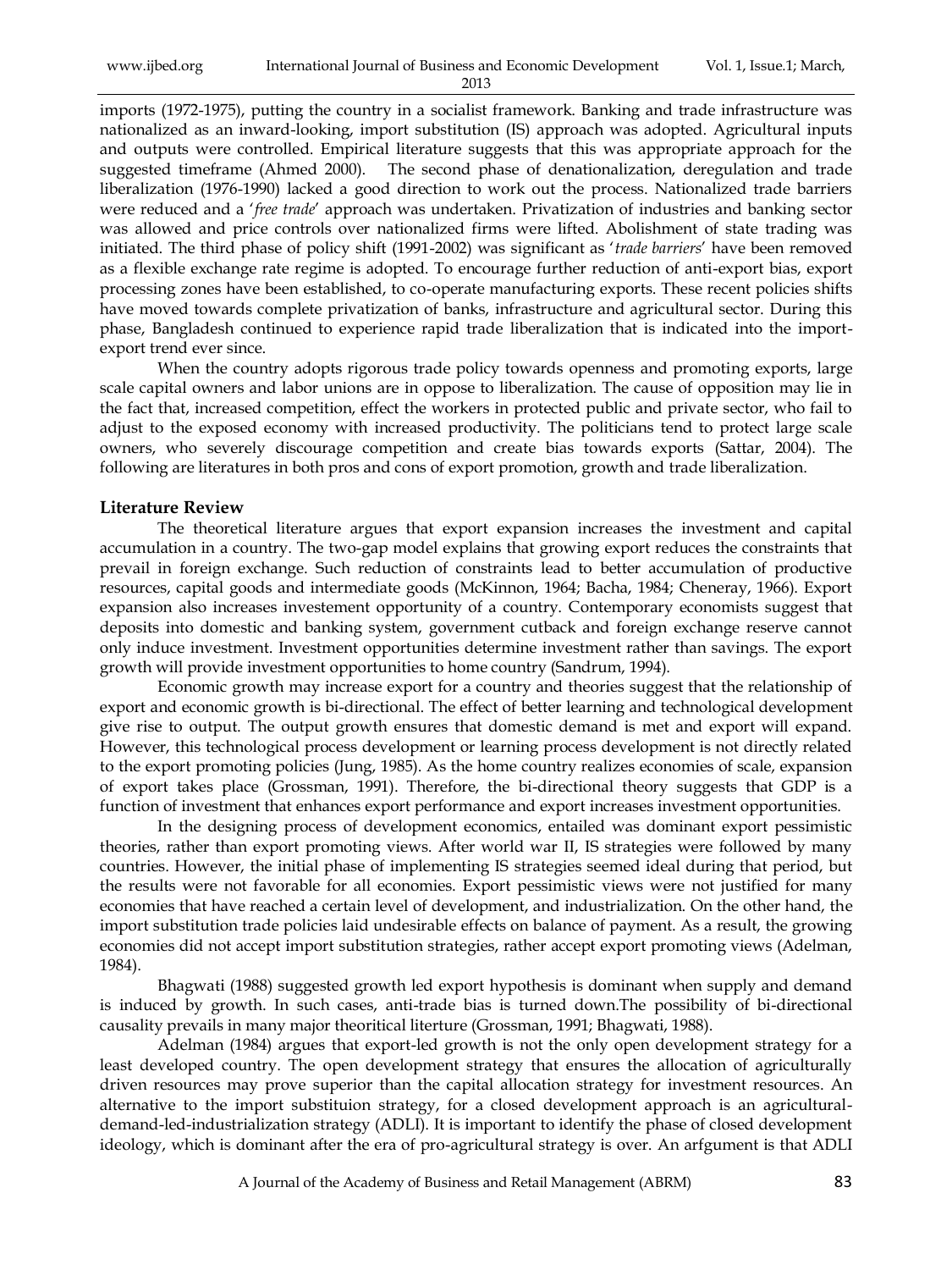| www.ijbed.org | International Journal of Business and Economic Development | Vol. 1, Issue.1; March, |
|---------------|------------------------------------------------------------|-------------------------|
|               | 2013                                                       |                         |

as a balanced-gowth-approach, can only be a mean, to attain the goal for developing countries need for higher growth, and growing industrialization by expanding the demand for domestically produecd consumer and intermediate goods. The linkage effect to agriculture with industrialization is also examined (Singer, 1979). Singer (1979) defines this target as lime target and ADLI is the solution. Adelman(1984) also puts out the constraints to ADLI strategy as it requires the improvement of infrastructure in agriculture which is difficult to attain in South Asian sub-continent. The capital needs to be perfectly infrustructured for ADLI yield expected results. ADLI strategy is therefore a solution to allow time to the developing countries to bring about changes structurally, in 1980s to 1990s. This strategy cannot deny the importance of export-promoting strategies as an alternative for import substituion strategies at all (Adelman, 1984).

Alongside the theoritical literatures on export-led growth hypothesis, the numbers of empirical literature from the first of its kind by Maizels (1963) is numerous. Jung (1985) carried out empirical studies from 1967 to 1982, and found supportive relationships to export and growth. Greenaway (1994), conducted studies on the export-led growth hypothesis, and significant number of studies vividly shown relationships between export and growth. A cross country analysis was conducted from 1963 to 1999 of which only 4 countries failed to show significant relationships out of the 57 countries and only 10 out of the 102 time series analysis didn"t show significant relationships between export and growth.

An important theoretical implication is increasing export also paves the way for imported capital goods to be entered into the country (Islam, 1998). As productivity is increased, investment along with profit grows and the economy enjoys higher growth (Edward, 1993; Levine, 1992). In last two decades, exports of newly industrialized countries grew by 20% and manufacturing exports entailed 70% of total exports. As a third factor, import of manufactured and productive capital goods increased. The demand for these capital goods indicates the increasing rate of growth. Therefore, the plethora of studies on export and growth make this issue important enough to review.

#### **Cross-country Empirical Analyses and Controversial Theories**

Many empirical literature focused on particular countries or a category of countries to examine the export-led growth hypothesis. It is defined that if export growth coefficients and output growth coefficients are significantly positive, the country follows export promoting strategies. If output growth causes export growth than the country is labelled internally generated exports (IGE). On the other hand there is negetive correlation, the country follows export reducing growth (ERG) strategy (Jung, 1985). Such countries are following inward-oriented strategies rather than outward-oriented policies. Inwardoriented countries may also follow IS trade policy.

Several studies on cross-country confirmed the existence of export-led growth for different countries, and in some countries otherwise results were found. Hatemi (2000) continued studies on Ireland, Portugal and Mexico, and found significant relationship but failed to confirm causal relationship for Greece and Turkey . Ghirmay (2001) found positive relationship of export and growth for a number of developing countries. Greenaway et al. (2002) conducted analysis on a number of developing countries and found that the growth rate dropped immediately after trade reform for a constant rate of export, but gained momentum following a J-curve response after the affect of trade reformation wires out.

Michaely (1976) analysing 41 developing countries for a large span of time concluded that Greece, Taiwan, Portugal, Spain, Israel, Yoguslavia and Korea had rapid growth with increasing export but Portugal did not show significant export growth, while GDP was growing in same pace. On the other hand, when Ethiopia increased its export performance considerably, but failed to increase its growth to the pace with other countries. On the basis of rank correlations, Michaely (1976) concluded that export performance will positively effect growth of a country, only when a country achieves development of a particular level. Countries below this level fails to exhibit good export-growth relationships. Balassa (1977) applied rank correlations on a sample of countries that established industrial base for a timeframe of 1960-73. Among these countries, Korea, Singapore and Taiwan adopted EP strategies at a very early stage and provided incentive to the exporting sector by subsidizing the sector in many ways. On the contrary, Israel and Yoguslavia promoted export during the same period, but their efforts seemed to dim in the later periods. Neverthless, Argentina, Brazil, Columbia and Mexico continued the existing trade policy, supporting IS. During this period, Chile and India continued their inward-oriented policies and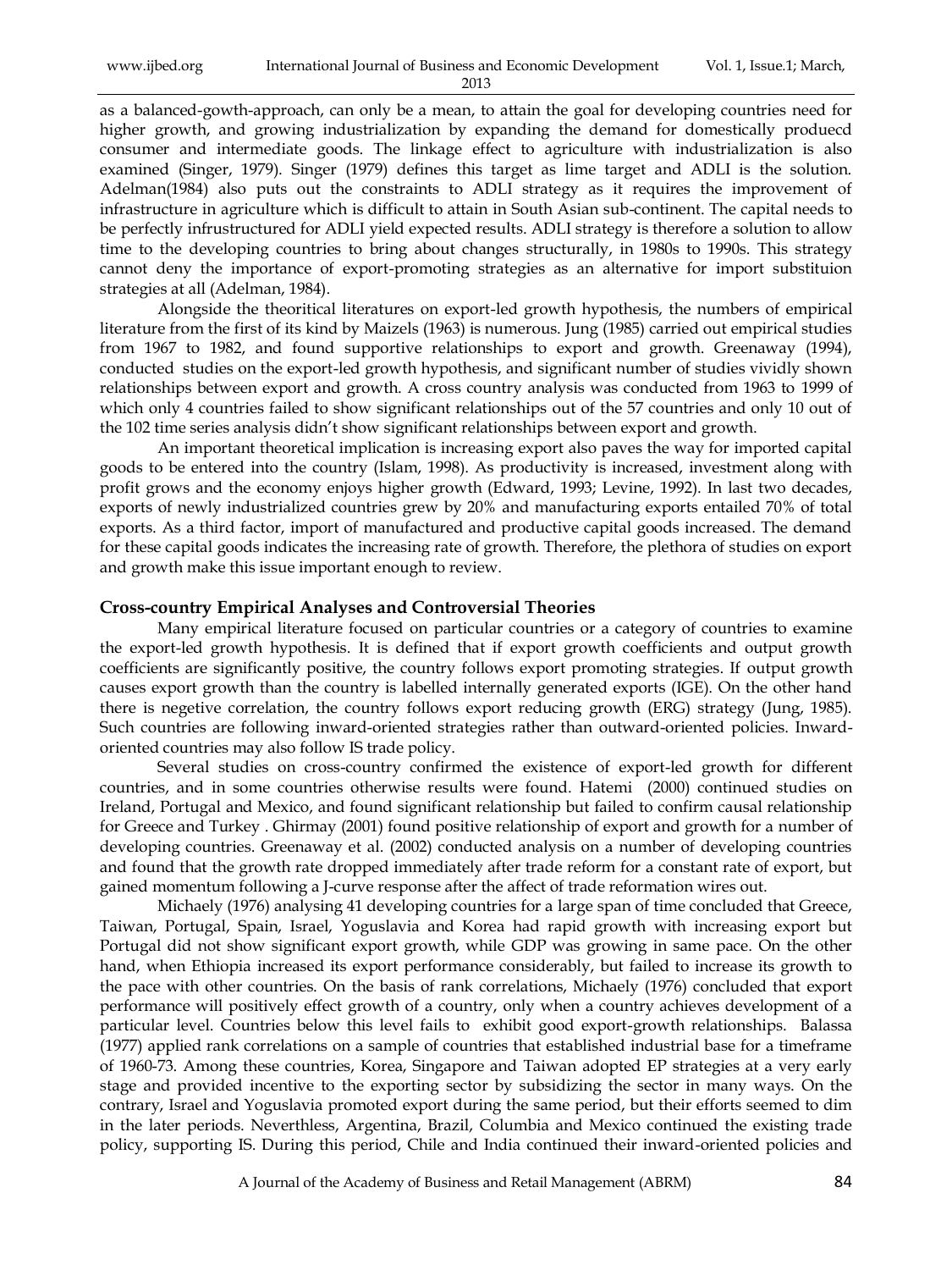was in the phase of weakly introducing EP policies. The result shows that while Korea and Taiwan had less growth with more export, Chile, India, Mexico, Brazil and other countries had higher level of growth with higher level of export. The countries that moved to opposite direction is due to the unfavorable internal conditions and policy constraints. Opposite direction of relationship is found (Islam, 1998) for Phillipines and Srilanka,. Due to the debt crisis and continued recession that prevailed during 1980s, after many countries adopted export promoting strategies, economists were dubious about export-led growth hypothesis. It became a necessity to re-examine the export promoting strategies (Bhagwati, 1988).

Current literatures focus more on successful Asian exporters, which maybe a mistake to be implemented as a general strategy for all economies. The sources of worry lies in the fact, if markets are shifted to EP, markets will fail to absorb all exports. The earlier wave of export pessimism was afflicted by this idea. Economists support the idea of intra-industry specialization which leads to adopting inwardoriented policies, and terms an economy as closed economy.The countries that adopts outward-oriented policies to a greater extent, or publicly promotes EP strategies, associates some level of government intervention. The government intervention makes sure that the exports are promoted, subsidized and invested into. The countries that are empirically supportive of export-led growth hypothesis, mostly follows government intervention. This practice is generalized except countries like Hong-Kong. However, these are exceptional cases and should not be generalized (Bhagwati, 1988).

Economists suggest that EP trade policies, make the domestic market less sheltered and susceptible to world economic condition, outside pressure, world competition as well as innovation. This view has also been critisized by Schumpeterian arguments (Bhagwati, 1984). The theory of *market imperfections* suggests that in presence of excessively high wages, countries may do poorly for instance, Jamaica. The *satisfaction theory of import substitution* suggests that the EP strategies are not suitable for many newly industrialzed countries due to their lack of flexibility for movement of capital resources. Countries also lack the political capabilities to implement this flexibility . Adelman (1984) articulates *ADLI* strategy should be applied to allow a country enough time, for it to develop a structural base, before the country can successfully implement export promoting strategies. Export-led growth will follow if the country can achieve a minimum level of development. While in the face of rapid growth, many countries are doing well with EP trade policies, for instance, countries like Taiwan, Sri-Lanka, Phillipines, Jamaica, Brazil and Korea are not in the position to implement EP trade strategies and the desired export-led growth was not achieved.

As empirical evidence, causality tests between export and growth conducted by Jung and Marshall (1985) on 37 countries should be addressed. In this study, countries as many as South Africa, Korea, Pakistan, Israel, Bolivia and Peru did not show significantly positive relationship between export and growth. Rather these countries showed *export reducing growth(ERG)*, which is just the opposite. If these countries implements EP trade strategy, the countries will experience crippled economy and lower growth. Countries like Iran, Kenya and Thailand are in favor of internally generated growth, and in the process of successfully implement EP growth policy (Jung, 1985).

Based on the above results, countries should therefore, support IS as a pro-agricultural trade policy (Adelman, 1984). Countries are also adviced to move towards ADLI strategy in this stage. It may not be favorable for countries to immediately implement EP trade strategies, hoping to yield benefits of export-led growth hypothesis. In the primary stage, countries require import substitution policies, to develop intra-industrial skills, economies of scale, and a trade base to a minimum level. The level in between is a complementary stage between IS and EP. Countries as India, Malaysia, Bangladesh in South East Asian region, followed IS moved towards outward-oriented policies and introduced trade openness, and enjoyed the benefits of export-led-growth. For many countries mentioned above, steps taken in an earlier phase, have backfired. Therefore, the controversies to export led growth is as prevailent as the support toward the hypothesis.

## **Empirics on Export Led-growth and Trade Liberalization in Bangladesh context**

This section of the paper will briefly review the studies conducted in the context of Bangladesh and the export-led growth hypothesis has been examined. Many structural adjustments were adviced by World Bank(WB) and International Monetary Fund (IMF). The country went under further reforms in fiscal, monetary and industrial sectors, in the periods of 1985-86 and 1991-92; that helped to reduce its bias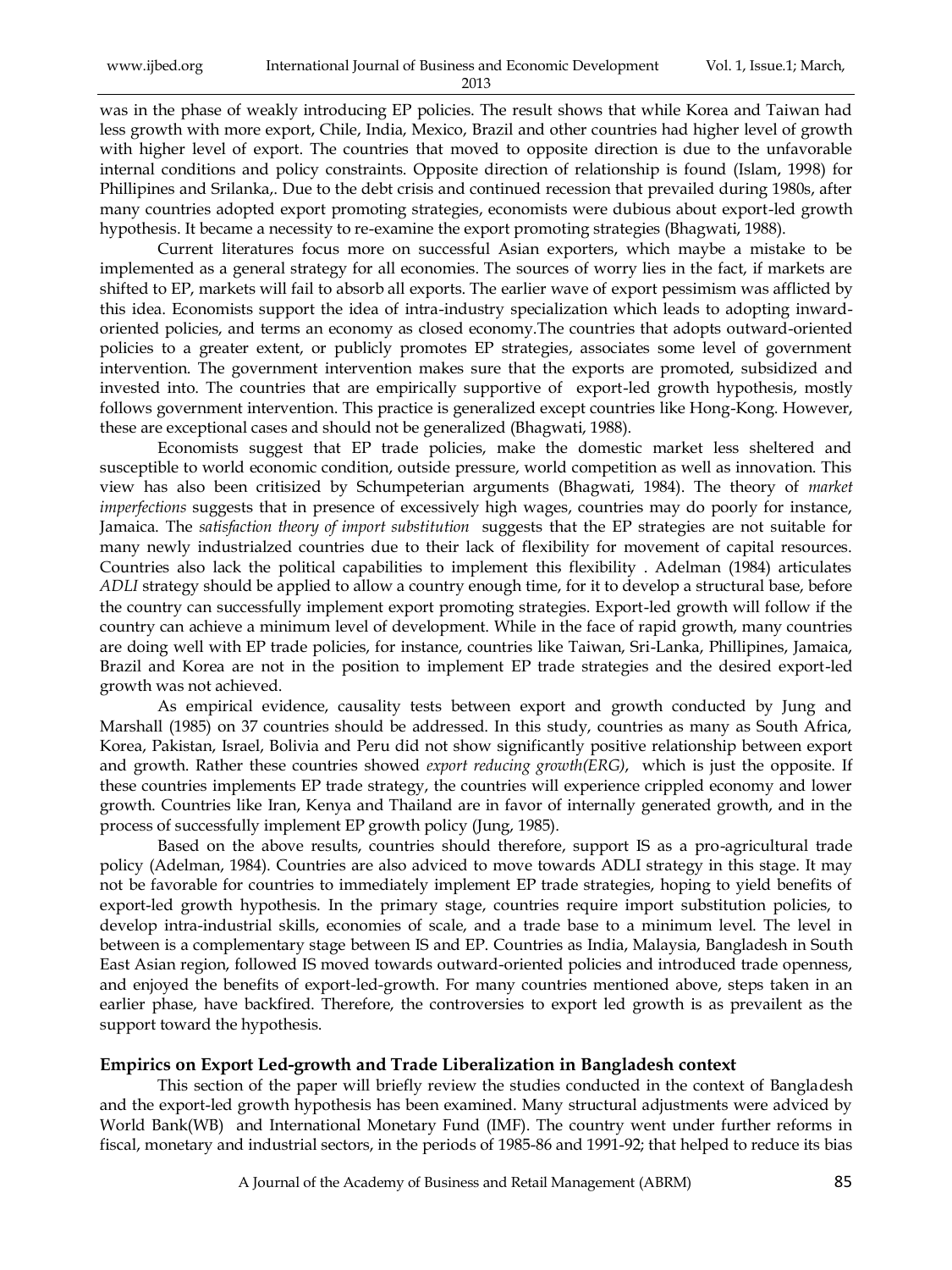| www.ijbed.org | International Journal of Business and Economic Development | Vol. 1, Issue.1; March, |
|---------------|------------------------------------------------------------|-------------------------|
|               | 2013                                                       |                         |

against exports or convert to EP country from an IS country (Hossain, 2002; Rahman, 1995). Among the recently conducted researches, conintegration analyses, vector error correction models(VECM), explained many important variables such as manufacturing exports, investment capital to the total exports and growth. During this period the de-novo hypothesis states that manufacturing exports becoming a new engine of growth replacing total exports (Athukorala, 1998; Helleiner, 1995) were examined against Bangladesh in some empirical literaures (Hossain, 2002; Ahmed, 2000; Hossain, 2003). Hossain and Karunaratna (2004) conducts a study to examine whether manufacturing exports has replaced total exports as a new engine of growth for a period of 1974-1999. Significant relationships supporting export led growth is found, when the results weaken the de-novo claim and concludes that total exports is still a dominant factor to GDP growth. This is due to the fact that agricultural exports may dominate the manufacturing exports in total exports, as a pro-agricultural society, that follows the ideology subscribed by Adelman (1984). Karunaratna (2004) suggested that the policy reforms in Bangladesh have not been able to bring about significant structural changes instantly in the economy, applying cointegration on export and growth. However, the structural changes have brought about competition, that has fuelled the rigorous implementation of export promoting policies with significant government intervention, and export-led growth is therefore, supported (Hossain, 2004). Among the Asia"s high power economy countries, evidence of cointegration between export and growth was found in Bangladesgh, Sri Lanka, India, Nepal and Fiji; while other countries showed evidence for causality but no cointegration was found among the 15 countries surveyed (Islam, 1998).

#### **Significance of the study**

The pleothora of studies conducted to export-led growth phenomenon, may have applied methodology and range of data, that have been modified in recent times. Michaely (1976), Maizels (1963) applied rank coeffcients to identify relationships between export and growth hypothesis, but did not apply statistical causation. Whereas studies by Balassa (1985) applied linear regression model without emphasizing on the time series data being unit root or not.

The literature have used a wide range of definitions of "economic growth" and "export"as export being a component of growth, many of these findings were spurious, and researches tried to circumvent these problems at a later stage. This has been defined as "accounting identity" problem by taking export-GDP ratio (Michaely, 1976; Islam, 1998) or GDP net of exports (Heller, 1978; Islam, 1998). While trade policies in the world have changed, highly in the last few decades, it is indeed important to study the affect of export to growth for recent times.

Michealy (1976), Adelman (1984), Jung and Marshall (1985), Bhagwati (1988) contributed highly in the empirical literatures. However recent changes in the methods of estimation and global circumstances, may have rendered many of the important literatures insignificant, empirically. The major drawback for the studies carried out for Bangladesh which have applied econometric methods to draw conclusion to the export-led growth phenomenon is the time frame of study. In the last decade, the world economy has faced many obstacles, and Bangladeshi economy representing Asia"s developing economies is affected by the fluctuations of world economy. In addition, the changes from inward-looking to outward-looking orientations may not bring consistency in the pattern of growth. It is important to analyse export-led growth hypothesis with significant emphasize on trade liberalization for recent years to see, whether the current indicators are consistant with the past, or there exists a necessity to bring changes to the adopted EP policies. The empirical analysis is conducted in the next phase.

#### **Methodology**

Empirical study in past has utilized co-integration test, often in two-variable framework, neglecting the probability of misspecification. To avoid such errors, study should not exclude the variables that are assumed to have significant impact on growth. This study will therefore, include investment that is assumed to influence GDP. Hossain (2004) suggested two different multivariate models to find the impact of manufacturing export and real export on GDP in a cointegration framework. The direction and the level of impact is necessary to observe in a single multivariate framework, trade openness is added to suggest its impact along with other important variables. The presence of investment variable is important because, if export coeifficient is significant, that implies an improvement in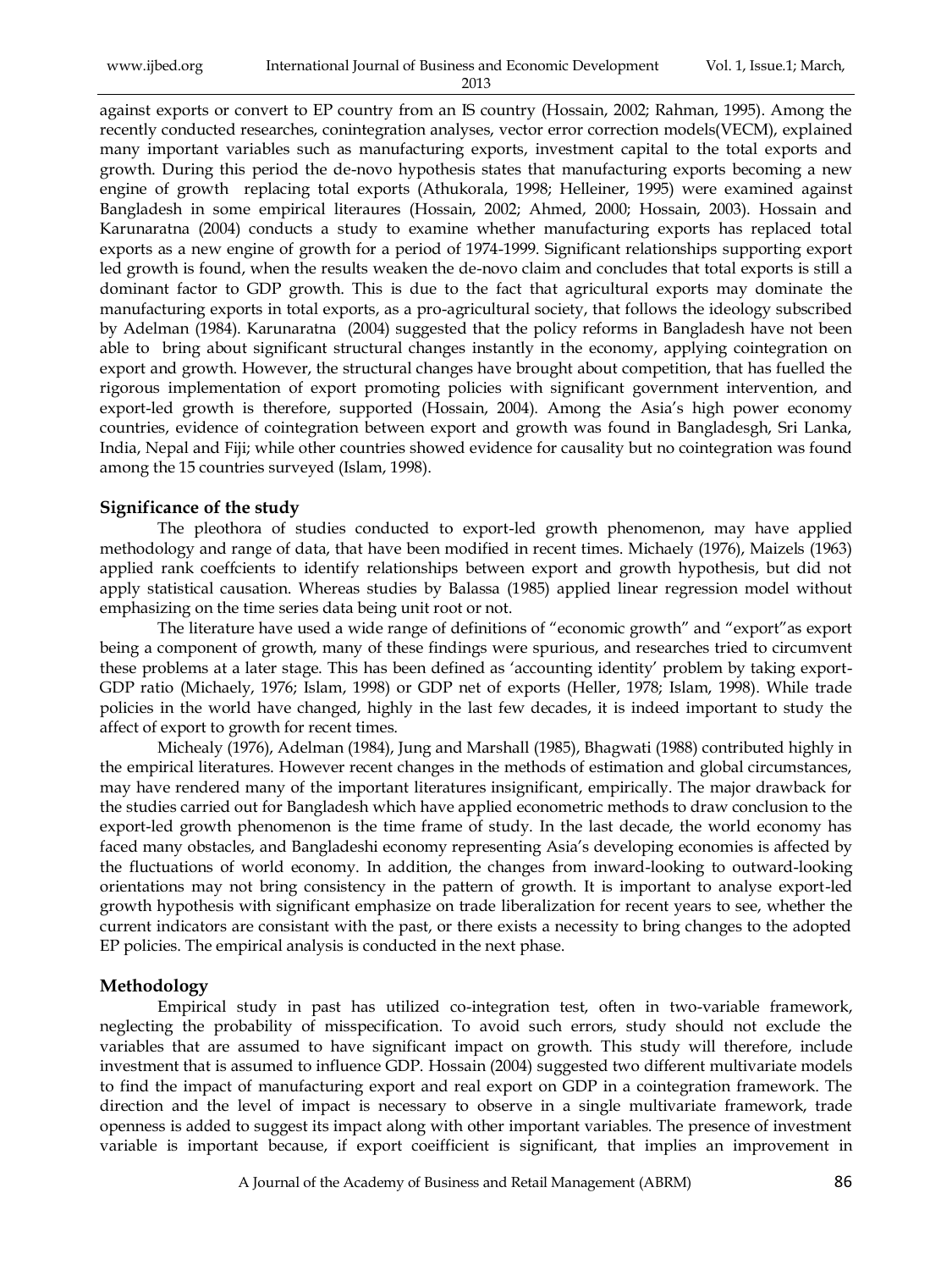efficiency. If increasing exports case capital accumulation or capital formation to increase, this will have significant effect on investment (Ghirmay, 2001). The more government spending increase, the more import of intermediary goods, and capital goods increases. This is proxied by capital formation and results in increased export and openness to trade is a good indicator of growth. The multivariate model that combines the growth, export, capital and trade variables. We have the following model:  $U_t$ (*lgdpnet<sub>t</sub>*,*lOP<sub>t</sub>*,*lx<sub>t</sub>*,*lcapital<sub>t</sub>*,*lmanu<sub>t</sub>*) where lower case letters represent natural logarithms and *t* denotes the time subscripts.

This can be written as, $lgdpnet_t = \alpha_0 + \alpha_1 lOP_t + \alpha_2 lx_t + \alpha_3 lcapital_t + \alpha_4 lmanu_t + \varepsilon_t$ .

Where, *lgdpnet<sub>t</sub>* represents natural logarithm of real GDP net of exports;*lOP<sub>t</sub>* is the natural logarithm of trade openness proxied by total GDP;  $lx_t$  is the natural logarithm of real exports; lcapital<sub>t</sub> is the natural logarithm of real investment proxied by capital formation; and  $l$ man $u_t$  is the natural logarithm of real manufacturing exports.

Replacing *lgdpnet<sub>t</sub>* by  $y_t$ , the estimation procedure of Engle and Granger (1987) transform to the following long run static equation

 $y_t = \alpha_0 + \alpha_1 l O P_t + \alpha_2 l x_t + \alpha_3 l c \alpha p it a l_t + \alpha_4 l m \alpha n u_t + \varepsilon_t$ . (1)

In equation (1) parametres are estimated using ordinary least square method and the short-run dynamic equation is established as

 $y_t = ay_{t-1} + \beta_0 lOP_t + \beta_1 lOP_{t-1} + \gamma_0 lx_t + \gamma_0 lx_{t-1} + \vartheta_0 lcapital_t + \vartheta_1 lcapital_{t-1} + \theta_0 lmanu_t + \theta_1 lmanu_{t-1} + \varepsilon_t$  $(2)$ 

And this equation can be rewritten as

 $y_t = \delta_1 \Delta y_t + \beta lOP_t + \delta_2 \Delta lOP_t + \gamma lx_t + \delta_3 \Delta lx_t + \vartheta lcapital_t + \delta_4 \Delta lcapital_t + \theta lmanu_t + \delta_5 \Delta lmanu_t + u_t$  (3)

Estimating this model with short-run terms  $\Delta y_t$ ,  $\Delta lOP_t$ ,  $\Delta lx_t$ ,  $\Delta lcapital_t$  and  $\Delta lmanu_t$  is just equivalent to estimating the long run parameters of  $\beta$ ,  $\gamma$ ,  $\vartheta$  and  $\theta$ .

Then the issue of a good power property arise. In an Engle-Granger framework, the null of nocointegration is tested. We assume the variables are integrated in their first differences having an order I(1) integration and there exists one cointegrating vector, the VECM model is thereby,

 $\Delta y_t = \delta_0 + \sum_{i=1}^n \delta_{1i} \Delta lOP_{t-1} + \sum_{i=1}^n \delta_{2i} \Delta lx_{t-1} + \sum_{i=1}^n \delta_{3i} \Delta lcapital_{t-1} + \sum_{i=1}^n \delta_{4i} \Delta lmanu_{t-1} + \delta_5 ECM_{t-1} + \varepsilon_t$ 

Here, ECM is the error correction term, or in other words, residuals from the first model. The error correction term or equilibrium correction term is therefore,

 $ECM_{t-1} = y_{t-1} - \beta lOP_{t-1} - \gamma lx_{t-1} - \vartheta lcapital_{t-1} - \theta lmanu_{t-1}$ The long run ECM for this analysis this can be expressed as,

 $y_t = \delta_0 + \delta_1 l O P_t + \delta_2 l x_t + \delta_3 l c \text{apital}_t + \delta_4 l \text{man} u_t + \delta_5 E C M_{t-1} + \varepsilon_t$ . (4)

The short-run dynamic ECM depends on the previous lags of the series and estimates the current value, accounting for only a few periods change, may fluctuate its behavior in the long run, but worth looking at is

 $\Delta y_t = \delta_0 + \delta_1 \Delta l O P_{t-1} + \delta_2 \Delta l x_{t-1} + \delta_3 \Delta l capital_{t-1} + \delta_4 \Delta l manu_{t-1} + \delta_5 \, ECM_{t-1} + \varepsilon_t$ . (5)

In estimating financial time series the natural logarithm is taken for the data avialable. As the non-linear data shows linearity by conversion , thus enabling the time series analyses to be applied on the appropriate series (Brooks, 2008).

One important consideration is the affect of a "shock", the unexpected or unpredictable change in a variable, which is expected to gradually diminish, only if the series is a stationary one. The effect of a shock in time *t* will have smaller effect in time *t+1*, and a smaller effect in time *t+2*. However, for nonstationary series, the shocks will be infinite and in some instances will be increasing. Another consideration is the possibility of the existence of a "*spurious regression*". In addition, a non-stationary series will produce enormous large values if regression is run. Therefore, to conduct this study, stationary condition must exist in variables.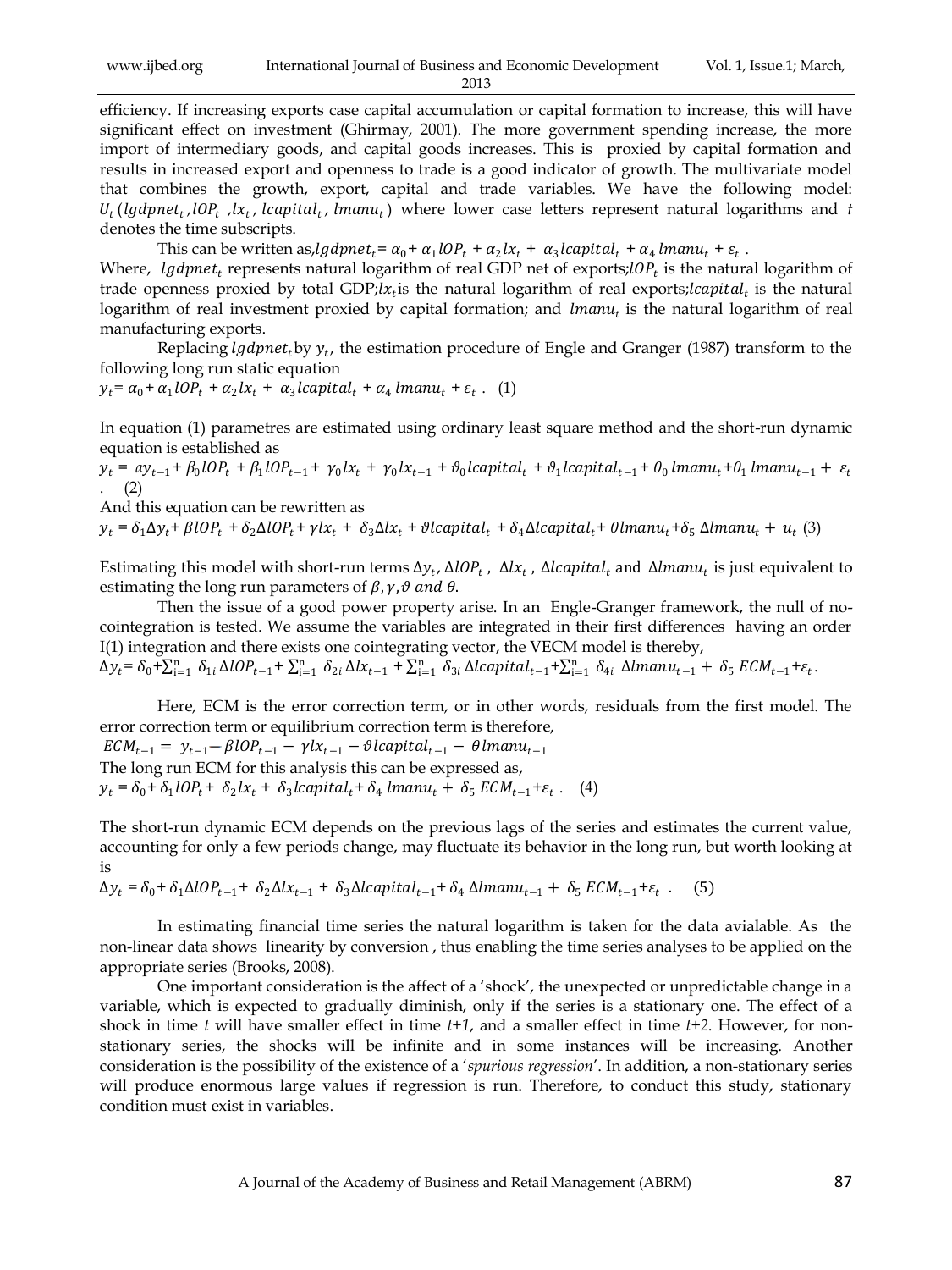A series that is differenced *d*-times to be stationary is said to be integrated of order *d* and can be written as  $y_t \sim I(d)$ . In an autoregressive process, the  $y_t$  depends on its previous value, that is  $y_{t-1}$  and the error term  $u_t$ . The equation can be expressed as  $y_t = \varphi y_{t-1} + u_t$ .

And with repeated substitutions, can be written as  $y_t = \varphi^{T+1} y_{t-1} + \varphi u_{t-1} + \varphi^2 u_{t-2} + \varphi^3 u_{t-3} + \dots + \varphi^T u_{t-T} + u_t$ .

With further substitutions,  $y_t = \varphi^T y_0 + \sum_{j=0}^T \varphi u_{t-j}$ .

From this equation, if  $\varphi \leq 1$ , the shock in the system will gradually diminishes, and this is a stationary process. If  $\varphi$ =1, the shock in the system will persist and this is called a unit root process. To test for the existence of unit root, *Augmented Dickey-Fuler* (ADF), *Phillips-Perron* (PP) *and Kwiatkowski-Phillips-Schmidt-Shin (KPSS) tests were run*. The data are in level and test regression includes intercept.

In the following ADF equation,  $y_t$  will represent, $lgdpnet_t$  , l $OP_t$  , l $x_t$ , lcapital<sub>t</sub>, lmanu<sub>t</sub>.  $\Delta y_t = \psi y_{t-1} + \sum_{i=1}^p \alpha_i \Delta y_{t-i}$  $\lim_{i=1}^{p} \alpha_i \Delta y_{t-i} + \varepsilon_t$  where the H<sub>0</sub> =  $y_t \sim I(1)$ , unit root; against H<sub>1</sub> =  $y_t \sim I(0)$ , represents stationarity. The ADF test has been criticized for having low power, where the root of stationary process is very close to the non-stationary boundary. KPSS test was used on the variables to test the hypothesis that checks for stationarity directly.

KPSS (1992) is testing for non-stationary component if that is really zero. As  $y_t = \alpha + \beta_t + \mu_t$  is trend-stationary process, The KPSS test equation can be expressed as  $y_t = f(t) + x_t + \varepsilon_t$ .

where  $f(t) = \alpha + \beta_t$  and  $x_t = x_{t-1} + \vartheta_t$ . Here,  $\varepsilon_t$  is identically independently distributed (IID) and  $\vartheta_t$  is stationary. In KPSS test the H<sub>0</sub>:  $\sigma^2$ =1, against H<sub>1</sub>:  $\sigma^2 \neq 1$ .

## **Data Description**

Data has been used for periods of 27 years from1980 to 2007. The primary reason is the post-war era experienced highly unstable political situations and conflicts of many level, that put the economic growth in a standstill. During this period, the infrustructure to export was being built as the country adopted an inward looking policy. However, in absence of significant infrastructure, there was no significant export data available, to be included in the observations. Furthermore, the inclusion of data from this period may cause arbitrariness in the entire group of sample. The infrastructure in favor of exports and imports were in the process of development, but became active from 1980s, and hence the sample data is collected from this period.

Mainly the data for the study is obtained from *'World development indicator, 2009*" and the sources are located into Economics and Social data service [\(www.esds.ac.uk\)](http://www.esds.ac.uk/). In addition supplementary data is collected from IMF, Balance of Payments data source. Some data has also been collected using Datastream. The following section consists brief description of important variables used in the study.

*GDP net of exports* is the indicator of growth variable used as the dependent variable and this variable is expressed in constant local currency unit, for the period of 1980 to 2007. The net value added is used rather than the gross value added output, representing growth. Gross value added output is better than gross output, as it entails the inclusion of raw materials as well as it accounts for differences (Salim, 1998). *GDP net of exports* is more appropriate than gross value added, as it provides superior structure of data allowing for better time series analyses.

*Total gross domestic product(TGDP)* is a proxy variable for trade openness or trade liberalization. The reason for inclusion of *TGDP* as proxying for liberalization is the fact that, the growth of total gross domestic product indicates the reduction of anti-trade bias for a country. The indicator TGDP is derived by taking the ratio of total *GDP* to the total of net imports and exports .

*Gross capital formation* is the variable that is representing investement as the increasing rate of capital growth indicates growth of efficiency, growth of productivity, production of more raw material and intermediary goods. The aggregate book value of land, buildings, machinary, transport, offices etc., which is estimated as gross fixed assets is representative of capital formation. In this analysis, data on *fixed capital assets*is used, which is expressed in constant local currency units.

*Real export*variable is indicating the *exports of goods and services*and are expressed in constant local currency units. Real export is indicative of the growing exports of the country, due to policy changes in favor of liberalization, particularly after 1984-85. Real export comprises agricultural output, industrial output as well as services.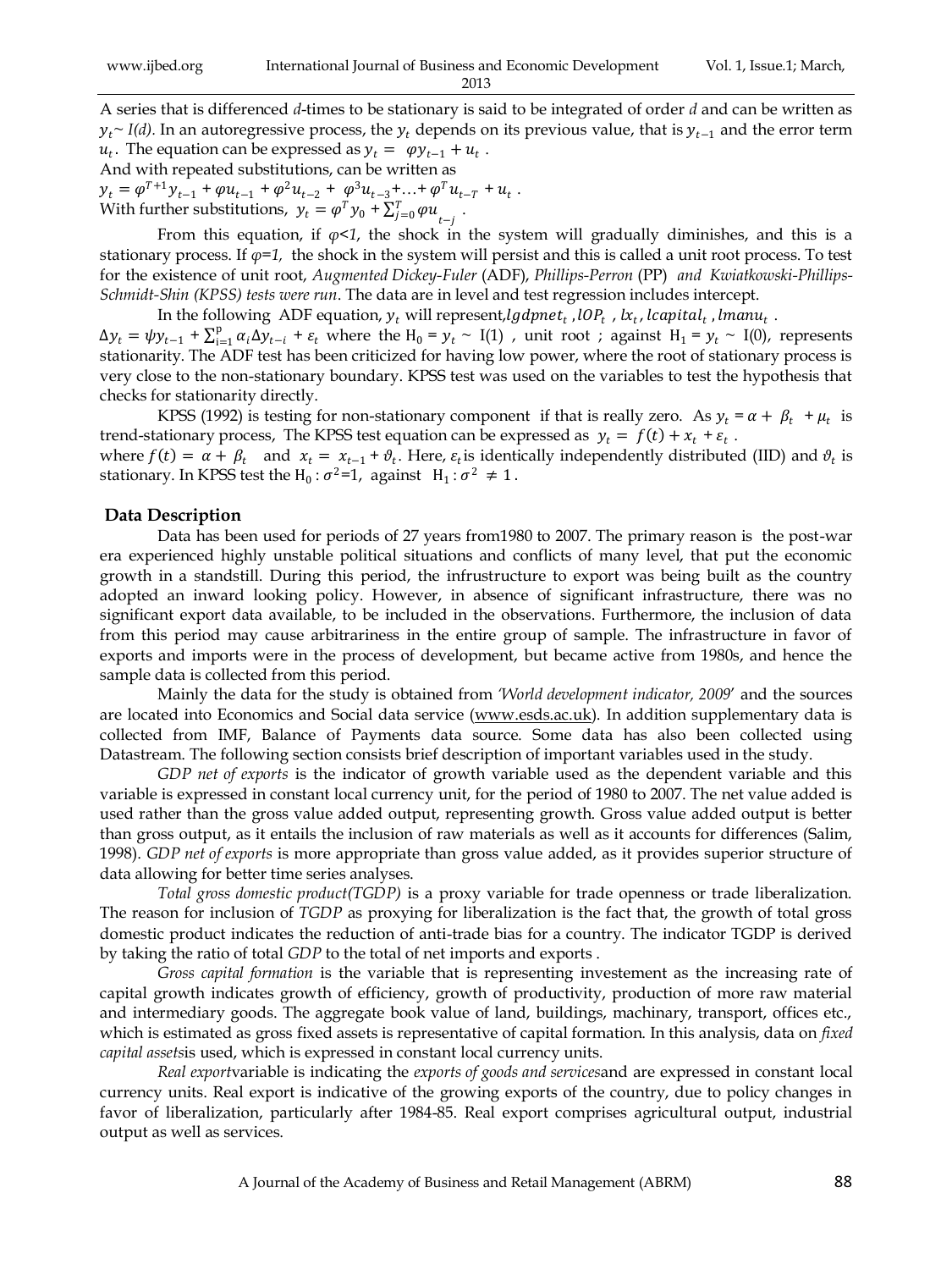| www.ijbed.org | International Journal of Business and Economic Development |  |  |
|---------------|------------------------------------------------------------|--|--|
|               | 2013                                                       |  |  |

*Manufacturing export* is the variable that represents, the total export of manufactured output or capital exports only. While the *de novo* claim establishes manufacturing exports as engine of growth, some empirical findings also suggest that is the new engine of growth for Bangladesh (Hossain, 2004). This discussion magnifies the importance of the inclusion of *real export*and *manufacturing export*variable together to observe the effect of manufacturing export on growth and real export on growth in a distinct manner.

#### **Analysis and Findings**

.

The first step of data analysis is to check if the residuals are abiding by the condition of error term to be a white noise. Shown in the figure 1 that the residuals are white noise.

| $O2 -$                             |           |                        |                                   |                                           |        |                        |       |
|------------------------------------|-----------|------------------------|-----------------------------------|-------------------------------------------|--------|------------------------|-------|
| $O1$ .<br>$_{\rm oo}$              | Variables | <b>Test statistics</b> |                                   | Critical Value                            | Prob.* | Decision               |       |
| $-01$                              | ldpnet    | 5.313523               | 1% level<br>5% level<br>10% level | $-3.699871$<br>$-2.976263$<br>$-2.627420$ | 1.0000 | Failed to Reject $H_0$ |       |
| $-02\frac{1}{80} - 8$<br>Figure 1: | lop       | 0.427760               | 1% level<br>5% level<br>10% level | -3.699871<br>$-2.976263$<br>$-2.627420$   | 0.9805 | Failed to Reject $H_0$ | White |
| noise<br>pattern                   | lx        | $-1.572761$            | 1% level<br>5% level<br>10% level | -3.699871<br>$-2.976263$<br>$-2.627420$   | 0.4823 | Failed to Reject $H_0$ | error |
|                                    | lcapital  | 1.319921               | 1% level<br>5% level<br>10% level | $-3.711457$<br>$-2.981038$<br>$-2.629906$ | 0.9980 | Failed to Reject $H_0$ |       |
|                                    | lmanu     | 0.781027               | 1% level<br>5% level<br>10% level | -3.699871<br>$-2.976263$<br>$-2.627420$   | 0.9917 | Failed to Reject $H_0$ |       |

Considering  $H_0 = y_t \sim I(1)$ , unit root  $H_1 = y_t \sim I(0)$ , stationary.

\*MacKinnon (1996) one-sided p-values

#### Table 1: ADF Test on Level data

From the ADF test table 1, all the variables have been tested for stationarity at level. Unit root is found in log of GDP net of exports series at 1%, 5% and 10%, at level data, and it was founded that the series is a I(1) process and is stationary at first difference. However, the series is not I(2) and non-stationary at  $2<sup>nd</sup>$ difference . The log of trade openness is stationary at first difference as unit root is found in level data as well, and the null of unit root is not rejected. Unit root is rejected convincingly in first difference and hence the series is stationary at second difference. Similarly, for log data of real exports, capital formation and manufacturing exports are all stationary at first difference, as unit root in level is found. However, a distinctive feature is that, among all the series, only real exports series show lower power. The rest of the series follows the trend of the former and are not stationary in their second difference.

From the KPSS test table shown in table 2, for all the variables, unit root at first differences are found. For all the variables, it is concluded that all the series are stationary at first difference. Considering  $H_0 = y_t \sim I(0)$ , unit root  $H_1 = y_t \sim I(1)$ , stationary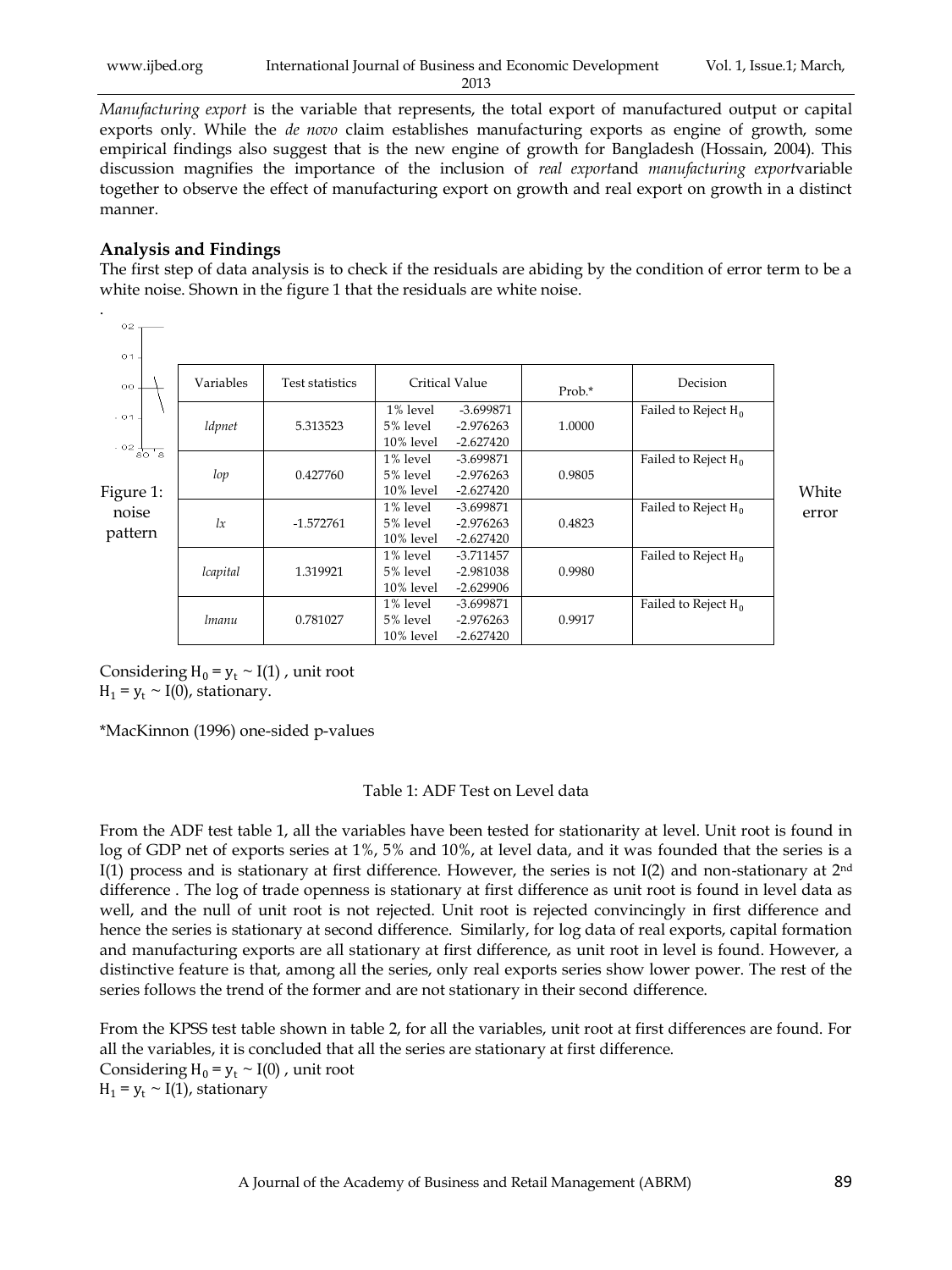| Variables | LM Test statistics | Critical Value        | Decision               |
|-----------|--------------------|-----------------------|------------------------|
|           |                    | 1% level<br>0.739000  | Failed to Reject $H_0$ |
| ldpnet    | 0.674246           | 5% level<br>0.463000  |                        |
|           |                    | 10% level<br>0.347000 |                        |
|           |                    | 1% level<br>0.739000  | Failed to Reject $H_0$ |
| lop       | 0.592119           | 5% level<br>0.463000  |                        |
|           |                    | 10% level<br>0.347000 |                        |
|           |                    | 1% level<br>0.739000  | Failed to Reject $H_0$ |
| lx        | 0.530114           | 5% level<br>0.463000  |                        |
|           |                    | 10% level<br>0.347000 |                        |

### Table 2: KPSS Test on Level data

From the unit root tests it is seen that the series of data are stationary and fit to run the cointegration on the data, as the possibility of spurious regression has been removed and the series will provide desired results.

## **Cointegration in Multivariate System – Johansen Approach**

Johansen-Jesulius full rank cointegration method has been applied due to limitations in Engle-Granger two step method. The null hypothesis in this regard implies of no-cointegration, where as the alternative hypothesis implies the existence of cointegrating equation. The result is organizaed in table for cointegartion rank test based on  $\lambda_{\text{trace}}$  test. Here, *r* denotes rank (number) of cointegration.

From both the trace test and maximum eigenvalue test, the null hypthesis of no cointergration is rejected once. Therefore, the rank of cointegration vector is 1 and there exists one cointegrating equation. The implication of this decision is that the model is integrated at order I(1) shown in table 3. In addition, there exists significant long run association among the variables.

| $H_0$ hypothesis | $H_1$ hypothesis | $\lambda_\text{trace}$ Test<br>statistics | 95% Critical Value | Decision                    |
|------------------|------------------|-------------------------------------------|--------------------|-----------------------------|
| $r = 0$          | $r = 1$          | 81.61887                                  | 69.81889           | Reject $H_0$ .              |
| r≤ 1             | $r = 2$          | 42.99245                                  | 47.85613           | Failed to Reject<br>$H_0$   |
| $r \leq 2$       | $r = 3$          | 17.06495                                  | 29.79707           | Failed to Reject<br>$H_{0}$ |
| $r \leq 3$       | $r = 4$          | 5.803932                                  | 15.49471           | Failed to Reject<br>$H_0$   |
| $r \leq 4$       | $r = 5$          | 0.296372                                  | 3.841466           | Failed to Reject<br>$H_0$   |

Table 3 : Cointegartion rank test based on  $\lambda_{\text{trace}}$ 

## **VECM Procedure**

The acceptence of the VECM depends on the significance of the error correction term and the equilibrium correction term with the correct sign. Binding  $\beta_1 = 1$  restriction into the rank 1 cointergrated system, the derived error correction term is statistically significant, have the correct sign, with the value of -0.353633, showing a high speed of convergence to the equilibrium. The long run ECM which fits the model best experimenting the general form of equation (4) is,

| $H_0$ hypothesis | $H_1$ hypothesis | $\lambda_{\text{trace}}$ Test statistics | 95% Critical Value | Decision                    |
|------------------|------------------|------------------------------------------|--------------------|-----------------------------|
| $r = 0$          | $r = 1$          | 38.62642                                 | 33.87687           | Reject $H_0$ .              |
| $r \leq 1$       | $r = 2$          | 25.92750                                 | 27.58434           | Failed to Reject<br>$H_0$ . |
| $r \leq 2$       | $r = 3$          | 11.26101                                 | 21.13162           | Failed to Reject<br>$H_0$ . |
| $r \leq 3$       | $r = 4$          | 5.507559                                 | 14.26460           | Failed to Reject<br>$H_0$ . |

|  |  | $y_t$ = 0.48 $-0.32ln l\Omega P_t$ + 0.53lnl $x_t$ + 0.17lncapital <sub>t</sub> +0.49 lnmanu <sub>t-1</sub> $-$ 0.35 $\mathit{ECM}_{t-1}$ .(6) |  |  |
|--|--|------------------------------------------------------------------------------------------------------------------------------------------------|--|--|
|--|--|------------------------------------------------------------------------------------------------------------------------------------------------|--|--|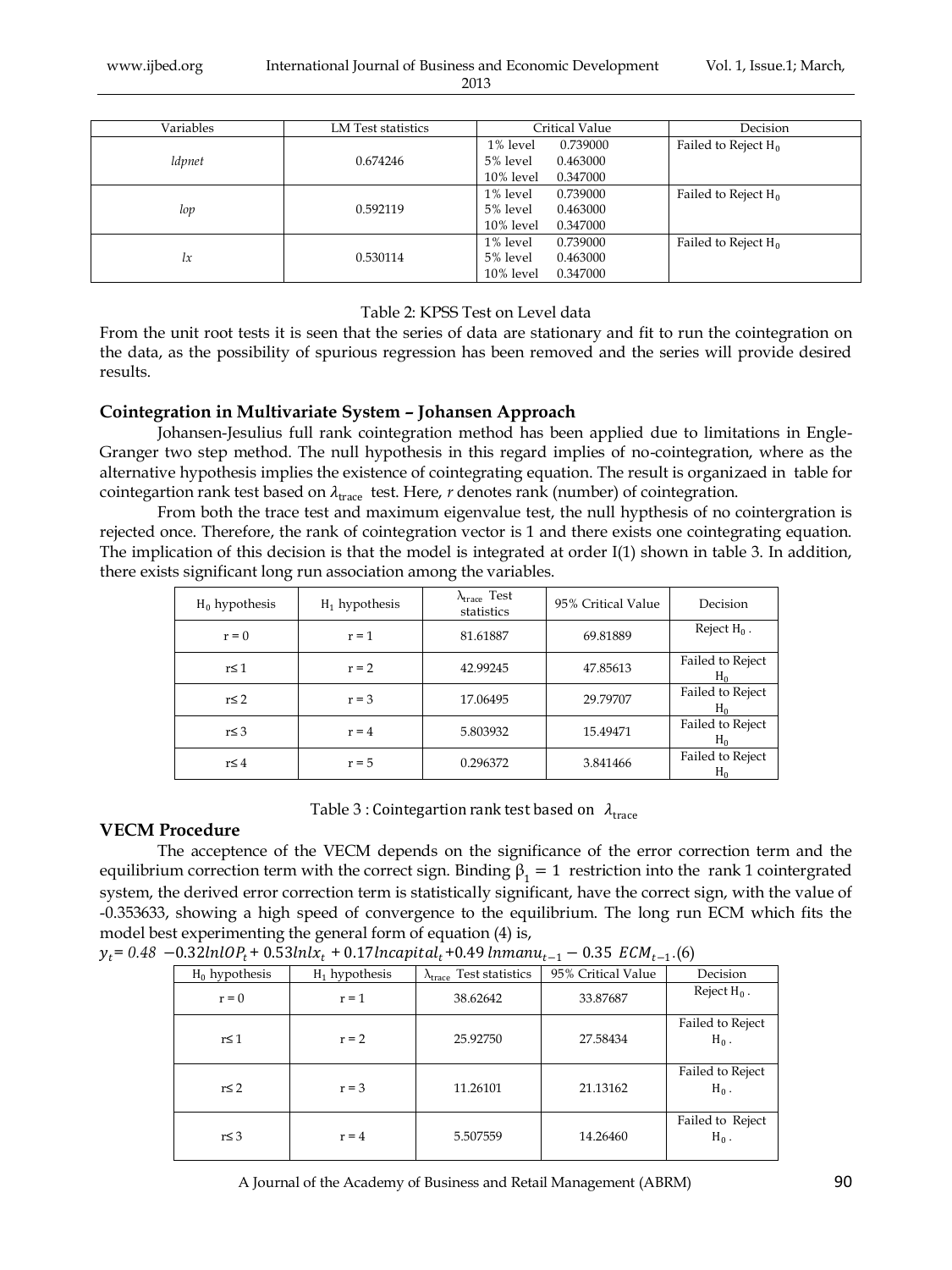| www.ijbed.org | International Journal of Business and Economic Development | Vol. 1, Issue.1; March, |
|---------------|------------------------------------------------------------|-------------------------|
|               | 2013                                                       |                         |

#### Table 4: Cointegartion rank test based on  $\lambda_{\text{max}}$

Where  $y_t$  denotes log of GDP net of exports. The desired long run relationship, of the model states that Bangladesh"s real export, manufacturing export, investment is positively related to real GDP or growth, in the long run. From the fitted model it is concluded that real export, real manufacturing export, real capital formation have significantly positive relationship with growth, while trade openness has negetive realtionship with growth. For 1% change in real export, real manufacturing export and real capital formation or investment, GDP will grow consecutively by 0.53%, 0.49% and 0.17%, which are all statistically significant. In contrast, for 1% change in trade openness, real GDP will fall by 0.32%, which is also significant. The speed of adjustment coefficient determines that, it is expected for the model to converge into equilibrium within 3 quarters.

The short run ECM will look into the present term estimation of the model, which is run on the differential log of the variables. Satisfying the previously applied conditions of unit root, one cointegrating vector, and similar restrictions applied, the error correction model examines the general form of equation (5),

 $\Delta y_t$ = $-0.14$   $-1.23$   $\Delta lOP_{t-1}$ + $0.82$  $\Delta l x_{t-1}$ + $0.62$  $\Delta lcapital_{t-1}$ + $1.62$  $\Delta lmanu_{t-1}$   $\ 0.143$   $\ \ ECM_{t-1}(7)$ 

The short-run ECM also have statistically significant variables. Notice that, for 1% change in manufacturing exports, GDP will increase by 1.62%, which is very high compared to real GDP that causes the GDP to grow by 0.82%. Manufacturing exports are therefore, showing a very good impact even in short run, as well as long run. On the contrary, 1% increase in trade openness, GDP will fall by 1.23%, which is also very significant. The error correction term has the correct sign, and a good speed of adjustment. In short run, the rate of convergence should be around one quarter period.

Akaike information criterion and Schwarz criterion has given significantly low values confirming the accuracy of the lag model selection. The Schwarz criterion with stricter penalty shows less deviation from Akaika.

#### **Conclusion**

This paper investigates whether export-led growth hypothesis is applicable to Bangladesh, as well as if manufacturing exports becoming a new engine of growth. The study also seeks to identify the relationship between growth and trade openness. This would substantially suggest on the validity of the policy framework adopted and should be followed. To suggest on these, dynamic time-series econometric methods have been applied on the time frame from 1981-2007. Johansen"s cointegration method has been applied and VECM was drawn utilized conditionally on the data sets being stationary. The statistical significance of both long-run and short-run model is checked and relationships drawn.

The results imply that for GDP net of exports, or growth indicator, trade openness indicator total GDP, real export, manufacturing export and real capital formation are all stationary in the long run. This would explain that Bangladesh had a stable growth, with distortions that are not highly significant, and converges into equilibrium in the long run. Therefore, the data are valid to be estimated and have drawn reliable conclusions. Growth has found to be positively associated with real export which would imply, increasing exports will yield higher productivity for the country. This association has proved that Bangladesh continues to follow, export-led growth hypothesis. Growth is significantly associated with manufacturing exports, which carries a higher coefficient. While growth is reliant on exports, the export sector is highly comprise of manufacturing exports, making growth to be affected highly by manufacturing exports only. This has verified that manufacturing exports are becoming the new engine of growth. Growth is negatively associated with trade openness indicator. This is justified by the fact that higher trade openness has caused Bangladesh to import more than export. As a result, the country is being reliant on imports. This association is significant as if the process gains a momentum, Bangladesh might experience a negative growth in the long run. However, higher imports are bringing in more capital goods which is increasing productivity, ensured by the association capital allocation and growth variable. The study has specified the duration to adjustment of distortions, which is very important prediction.

Findings of the study was found to be supportive of the study conducted by Ahmed (2002), that is Bangladesh follows export led growth significantly. As Asia's power house economy, among a few countries Bangladesh is in line to the theory (Ahmed, 2000). The study also supports the previous study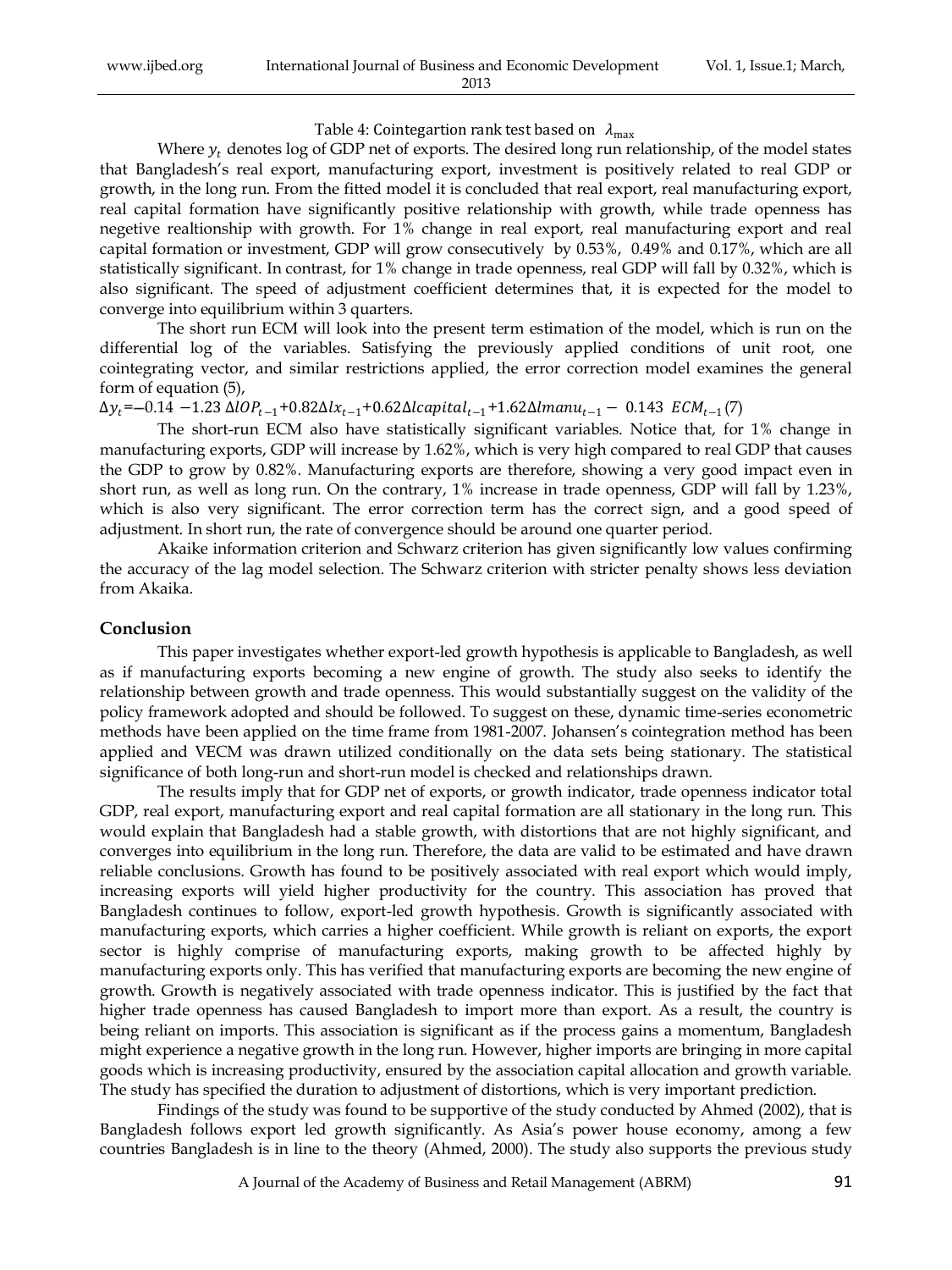conducted by Hossain and Karunaratna (2002), explaining that manufacturing exports is becoming engine of growth following *de novo* hypotheses. It can be concluded that, *de novo* hypothesis is applicable in the case of Bangladesh. The analyses states that increased imports are affecting the balance of payment, and productivity negatively (Dornbusch, 1974).

In contrast to earlier studies, this study uses the current level of data, which has been updated in recent dates. The methods applied here is superior to many other studies and drawn conclusions are easily understood. The benefit of recent methods have given a contrasting fact implying, Bangladesh still needs to monitor its openness very closely, as the study finds a negative relationship, that is caused by increased imports; and if continued, may reduce productivity.

The study suggests that the government should continue to encourage exports. Increased imports are bringing in intermediate goods, and capital goods, which are desired, but after a specific structural formation, imports should be discouraged gradually, as this process is curbing growth. The data implies that policies seem to overlook this fact. It is high time, for this to be considered.

Future studies should continue to look into the associations, with different endogenous indicators, and look into specific elements of export sector, such as Garments and Knitwear for Bangladesh. Further studies should emphasis on agricultural sector and its association to growth. In conclusion, Bangladesh has emerged to be successfully implementing hypothesis, both in short-run and long-run policy implementation, and may emerge as a model nation for developing countries, which canbe compared to many different growth models and this pace should be maintained.

### **Reference**

Adelman, I. (1984). Beyond Export-Led Growth. World Development, 12, 937-949.

Ahmed, N. (2000). Exprt Response to Trade Liberalisation in Bangladesh: A Cointegration Analysis. Journal of Economics, 32.

Athukorala, P. (1998). Export Response to Liberalization : the Sri-Lankan Experience. Hitotsubashi Journal of Economics , 39, 49-65.

Balassa, B. (1971). The Structure of Protection in Developing Countries. Baltimore: John Hopkins University.

Balassa, B. (1985). Exports, Policy Choices, and Economic Growth in Developing Countries After the 1973 Oil Shock. Journal of Development Economics, 18 (1), 23-35.

Bacha, E. (1984). Growth with Limited Supplies of Foreign Exchange: a Reappraisal of Two-gap Model. New York: Academic Press.

Bhagwati, J. (1988). Export Promoting Trade Strategies : Issues and Evidence. The World Bank Research Observer, 3, 27-57.

Brooks, C. (2008). Introductory Econometrics for Finance. Cambridge: Cambridge University Press.

Cheneray, H. (1966). Foreign Assistence and Economic Development. American Economic Review, 56 (4), 679-733.

Corden, W. (1974). Trade Policy and Economic Welfare. Oxford: Clarendon Press,.

Dornbusch, R. (1974). Tariffs and Nontraded Goods. *Journal of International Economics*, 28, 221-54.

Edwards, S. (1993). Openness, trade liberalization and growth in developing countries. Journal of Economic Literature , 31, 1358-93.

Engle, R. a. (1987). Co-integration and Error Correction: Representation, Estimation and Testing. Econometrica, 55, 251-276.

Ghirmay, T. G. (2001). Exports, Investment, Efficiency and Economic Growth in LDC: An Empirical Investigation. Applied Economics, 33, 689-700.

Granger, C. (1980). Testing for causality. Journal of Economic Dynamic and Control , 2, 329-52.

Greenaway, D. M. (2002). Trade Liberalization and Growth in Developing Countries. Journal of Development Economics, 67, 229-244.

Grenaway, D. (1994). What Does Liberalization Do for Exports and Growth? Weltwirtschaftliches , 130 (1), 152-174.

Grossman, G. (1991). Innovation and Growth in the Global Economy. Cambridge, M.A.: The MIT Press.